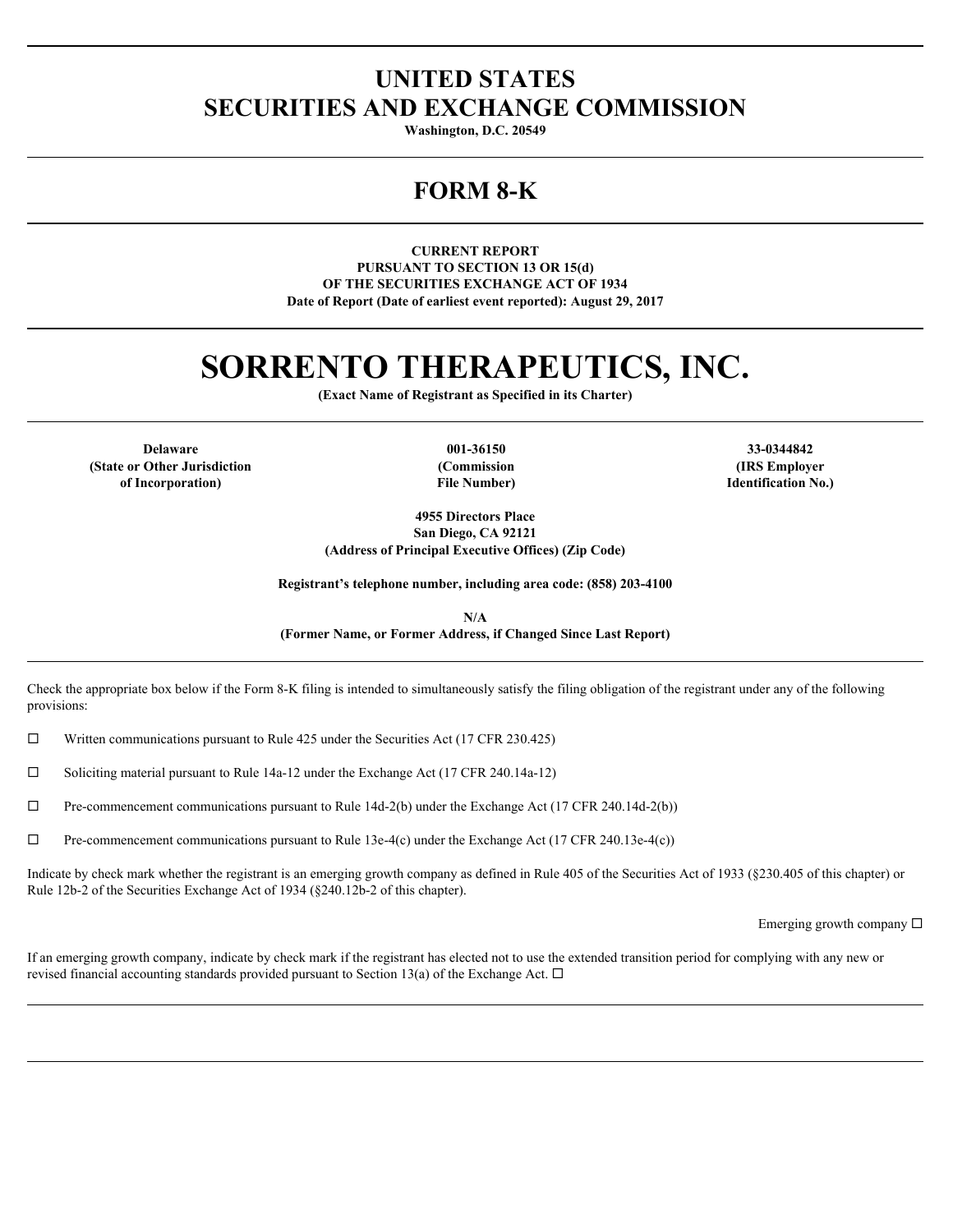#### **Item 7.01. Regulation FD Disclosure.**

On August 29, 2017, Sorrento Therapeutics, Inc. (the "Company") issued a press release announcing that Scilex Pharmaceuticals Inc., a majority-owned subsidiary of the Company, resubmitted the new drug application and responded to all of the U.S. Food and Drug Administration's comments related to the initial new drug application submission for its lead product candidate, ZTlido  $\overline{M}$  (lidocaine patch 1.8%). A copy of the press release is furnished herewith as Exhibit 99.1 to this Current Report on Form 8-K.

The information contained in this Item 7.01 and Exhibit 99.1 furnished as part of Item 9.01 of this Current Report on Form 8-K is being furnished and shall not be deemed "filed" for the purposes of Section 18 of the Securities Exchange Act of 1934, as amended (the "Exchange Act"), or otherwise subject to the liabilities of that section, nor shall it be deemed incorporated by reference into any registration statement or other filing under the Securities Act of 1933, as amended, or the Exchange Act, except as shall be expressly set forth by specific reference to such filing.

#### **Item 9.01. Financial Statements and Exhibits.**

(d) Exhibits.

99.1 [Press release dated August 29, 2017.](#page-3-0)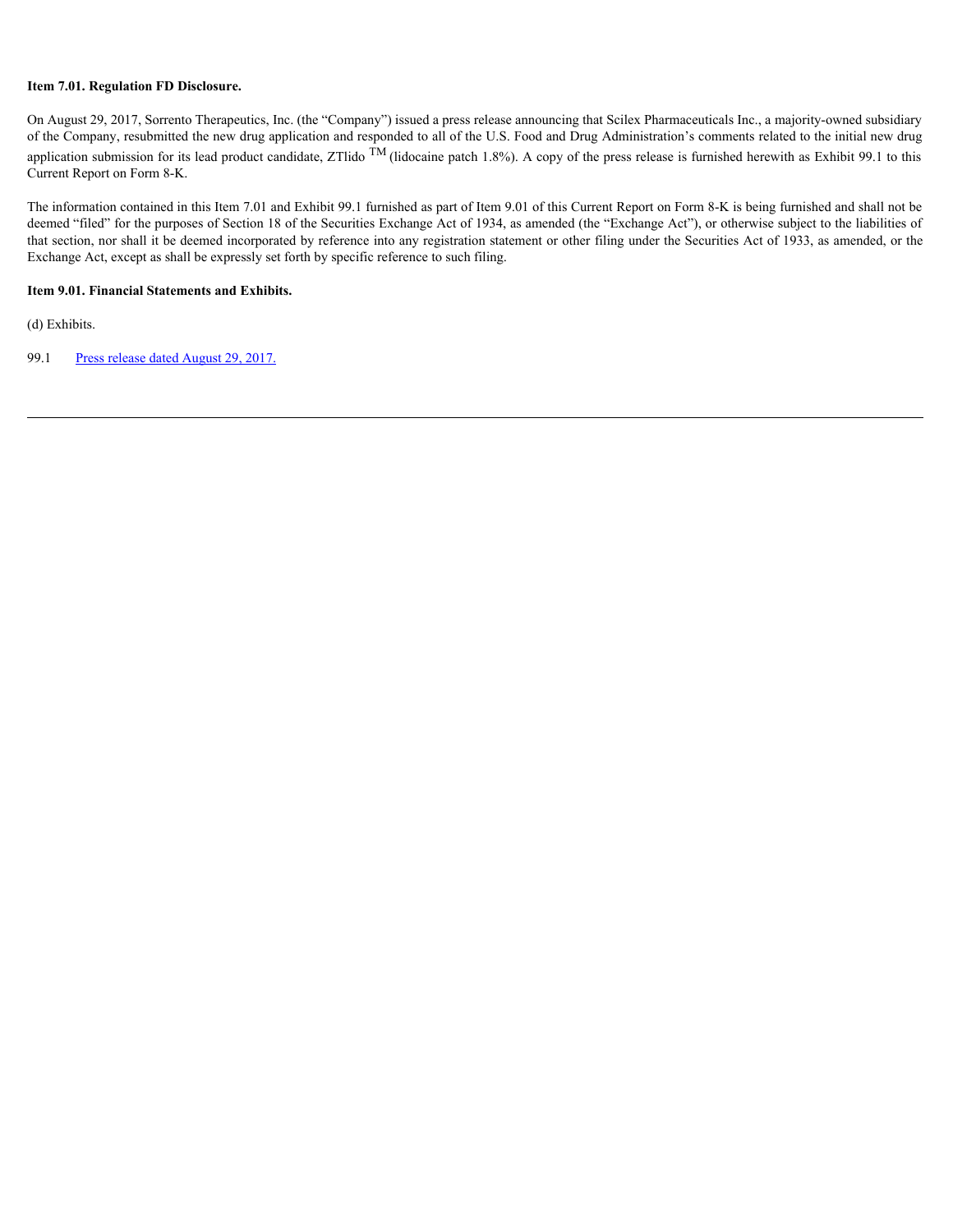#### **SIGNATURES**

**Pursuant to the requirements of the Securities Exchange Act of 1934, the registrant has duly caused this report to be signed on its behalf by the undersigned<br>hereunto duly authorized.<br><b>SORRENTO THERAPEUTICS, INC.**<br>**Date:** hereunto duly authorized.

#### **SORRENTO THERAPEUTICS, INC.**

Date: August 29, 2017 By: /s/ Henry Ji, Ph.D.

Name: Henry Ji, Ph.D. Title: Chairman of the Board, President and Chief Executive **Officer**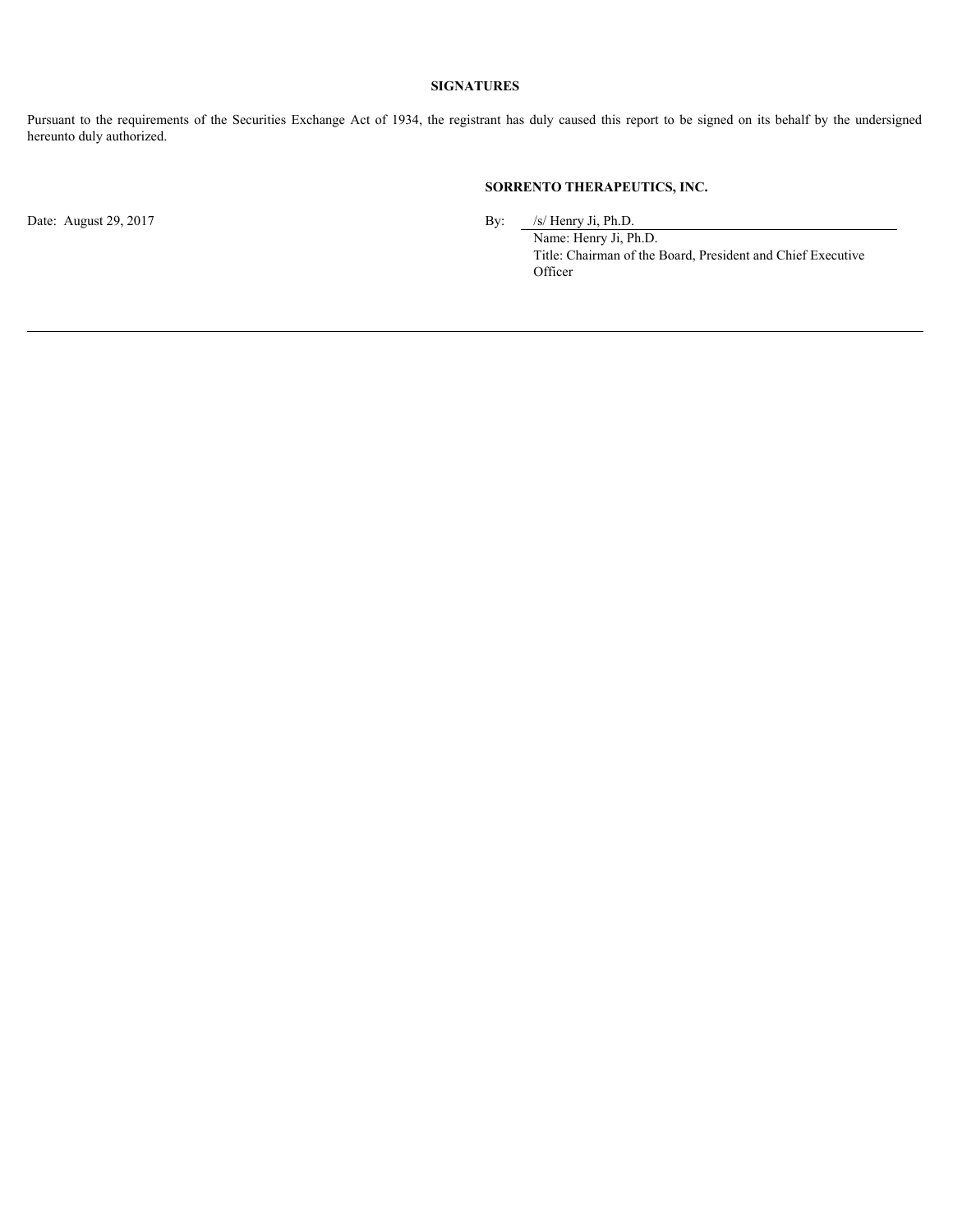FOR IMMEDIATE RELEASE

<span id="page-3-0"></span>

**August 29, 2017**

### **SORRENTO THERAPEUTICS, INC. SUBMITS NDA FOR ZTLIDO™ NEXT GENERATION LIDOCAINE PATCH**

SAN DIEGO, August 29, 2017 /PRNewswire/ -- SAN DIEGO, - Sorrento Therapeutics, Inc. (NASDAQ: SRNE, "Sorrento"), announced today that SCILEX Pharmaceuticals Inc. ("SCILEX"), a majority-owned subsidiary of Sorrento, resubmitted the NDA and responded to all of FDA comments related to the initial NDA submission for its lead product candidate, ZTlido™ (lidocaine patch 1.8%).

ZTlido is a next-generation non-opioid, lidocaine patch currently in development for the relief of pain associated with post-herpetic neuralgia ("PHN"), a severe neuropathic pain condition.

ZTlido anhydrous patch is based on a novel and proprietary technology that delivers bioequivalent levels of lidocaine to Lidoderm® (lidocaine patch 5%), which has been confirmed in two separate clinical studies. Scilex has also confirmed bioequivalence between ZTlido and Versatis® (lidocaine medicated plaster 5%), which is the European brand name for the comparator product. A clinical adhesion study demonstrated that greater than 90% of the subjects had greater than 90% adhesion over the 12-hour administration period using an FDA recommended 5-point scale. In a separate clinical study, ZTlido demonstrated strong adhesive properties even during moderate exercise with no meaningful impact on pharmacokinetics.

The novel technology allows ZTlido to achieve the ability to deliver a bioequivalent therapeutic dose of lidocaine for the treatment of PHN pain, but does so with a drug load of 36 mg/patch versus 700 mg/patch for Lidoderm and Versatis. This biopharmaceutic efficiency leads to an approximate 30-fold reduction in residual drug in ZTlido after use compared to Lidoderm and Versatis, which can significantly reduce safety risks to children and pets, and presents less drug waste entering the environment when discarded after use.

"We are excited about the opportunity to bring to the market a product that will adhere during the full prescribed treatment period as well as be able to be worn during exercise" said Anthony Mack, President of SCILEX Pharmaceuticals. "As a company, our desire is to help patients by developing better products to treat pain."

"The state-of-the-art manufacturing technology used for ZTlido production enables high drug delivery efficiency with strong adhesive properties. The thought behind this lidocaine patch product exemplifies Sorrento's commitment to bringing life-enhancing therapies to patients in need." said Dr. Henry Ji, Chairman and CEO of Sorrento.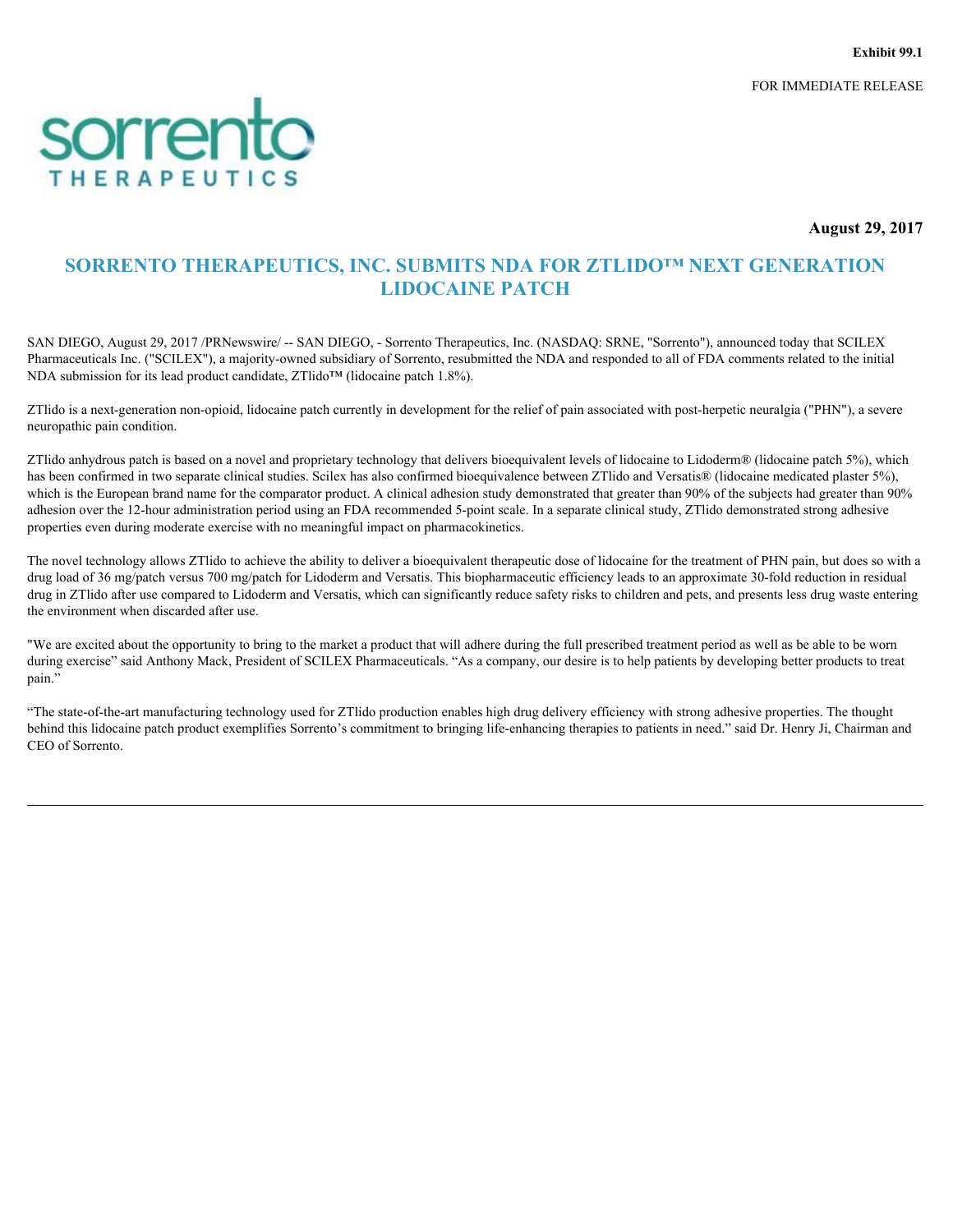If the NDA is accepted by the FDA, the review clock could be six-months. If approved, ZTlido could be ready for commercial launch in the US in 2018.

The Company intends to submit a marketing authorization application for ZTlido in Europe in the fourth quarter of this year. Total 2016 sales of currently approved prescription lidocaine patches in the US and Europe were approximately \$750 million and we expect ZTlido to be a significant player in the market.

A teleconference call to answer questions about this important announcement will be set-up in the upcoming weeks. Details will be separately communicated for time and call-in number.

#### **About SCILEX Pharmaceuticals Inc.**

SCILEX, a majority-owned subsidiary of Sorrento Therapeutics located in San Diego, California, leverages on its core, proprietary technologies to responsibly develop next generation, branded pharmaceutical products to better manage critical conditions and maximize the quality of life of patients and healthcare providers. We are uncompromising in our focus to become the global pharmaceutical leader committed to social, environmental, economic, and ethical responsibility. Leveraging on our global partnerships, we deliver the next generation of trailblazing products that are responsible by design. The Company's lead product under development, ZTlido™ (lidocaine patch 1.8%), is a branded lidocaine patch formulation for the treatment of relieving the pain of post-herpetic neuralgia, also referred to as after-shingles pain. For more information visit www.scilexpharma.com.

#### **About Sorrento Therapeutics, Inc.**

Sorrento is a clinical stage, antibody-centric, biopharmaceutical company developing new therapies to turn malignant cancers into manageable and possibly curable diseases. Sorrento's multimodal multipronged approach to fighting cancer is made possible by its' extensive immuno-oncology platforms, including key assets such as fully human antibodies ("G-MAB™ library"), clinical stage immuno-cellular therapies ("CAR-T"), intracellular targeting antibodies ("iTAbs"), antibody-drug conjugates ("ADC"), and clinical stage oncolytic virus ("Sephrevir®").

Sorrento's commitment to life-enhancing therapies for cancer patients is also demonstrated by our effort to advance a first-in-class (TRPV1 agonist) non-opioid pain management small molecule in Resiniferatoxin ("RTX") and ZTlido. Resiniferatoxin is completing a phase IB trial in terminal cancer patients. ZTlido is in regulatory review following NDA re-submission.

For more information visit www.sorrentotherapeutics.com